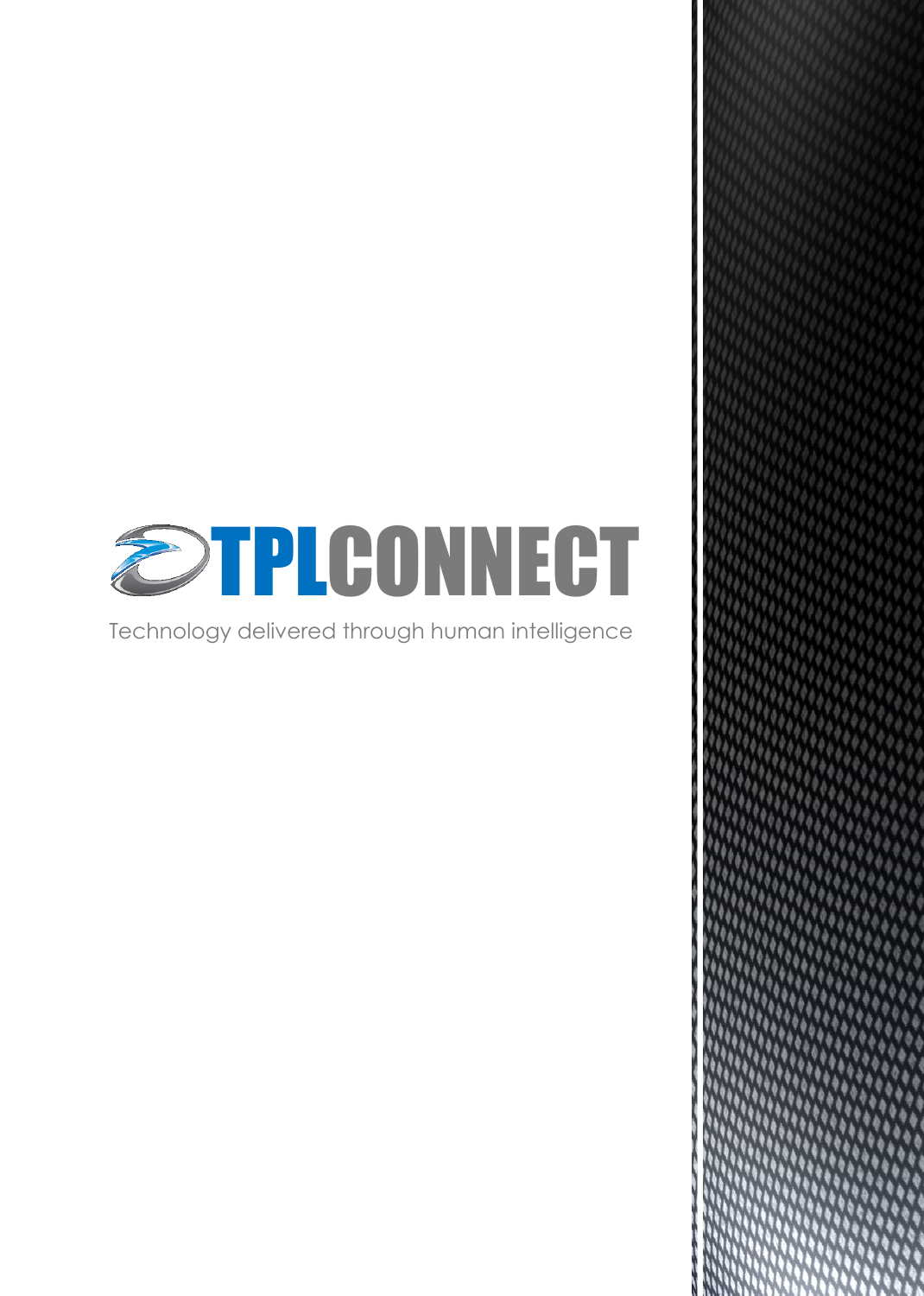## Our story:

TPL Connect specialise in the Telecommunications and ICT network requirements for harsh environment projects. We focus on the infrastructure that supports the field, plant and process networks.

Working from the FEED stage, through high level design, detailed design and construction phases, we offer an end to end ownership. We deliver to our designs.

TPL offer High level design, through to writing Tender packages and contract management, TPL Connect is your ICT infrastructure partner of choice.



## Plants and Processing

We are specialists in Telecommunications & Power network designs for harsh environment plants. We understand the design requirements around Intrinsically safe, EX-Rated and Fire rated requirements.

## Outside Plant

Done well, your OSP & Pipeline network should offer trouble free management and be truly scalable. A thorough understanding of redundancy and back haul is critical, we can help.





### Control Rooms & Data centres

The heart of the facility. The Data Centre and control room is crucial. We offer design of SCS, UPS, Full Room and TE Layouts . We can deliver full DR/DC Designs and tender management.

consulting, design and project management

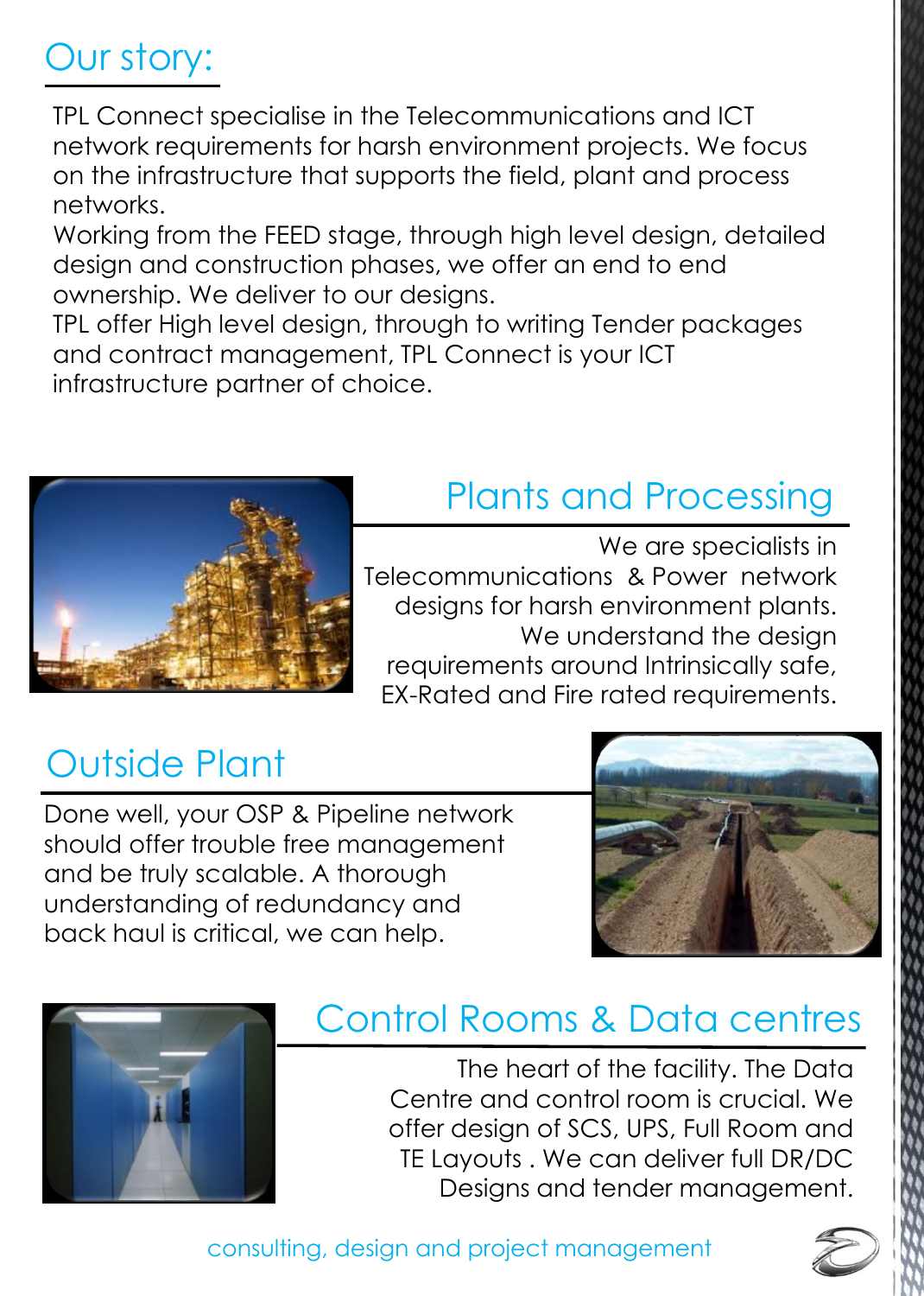

## project ability:

Areas of Expertise:

#### *Fibre Optic Network Design*

- OSP
- **Campus**
- LAN, WAN and Metro
- FTTX
- GPON (Passive Optics for Mining Camps and Triple Play)
- Auditing
- Civil design and U/G or overhead reticulation

#### *LV infrastructure Design*

- Public Address Systems (PAGA)
- CCTV & Access Control
- UPS System design
- Security Designers
- Earthing System Design
- **Audits**

#### *Integrated Network Design*

- Horizontal Structured cabling
- Industrial control systems
- CCTV, Access Control and Security
- Enterprise LAN network
- Auditing
- Converged Network design

#### *CAD Design and Drafting team in house*

consulting, design and project management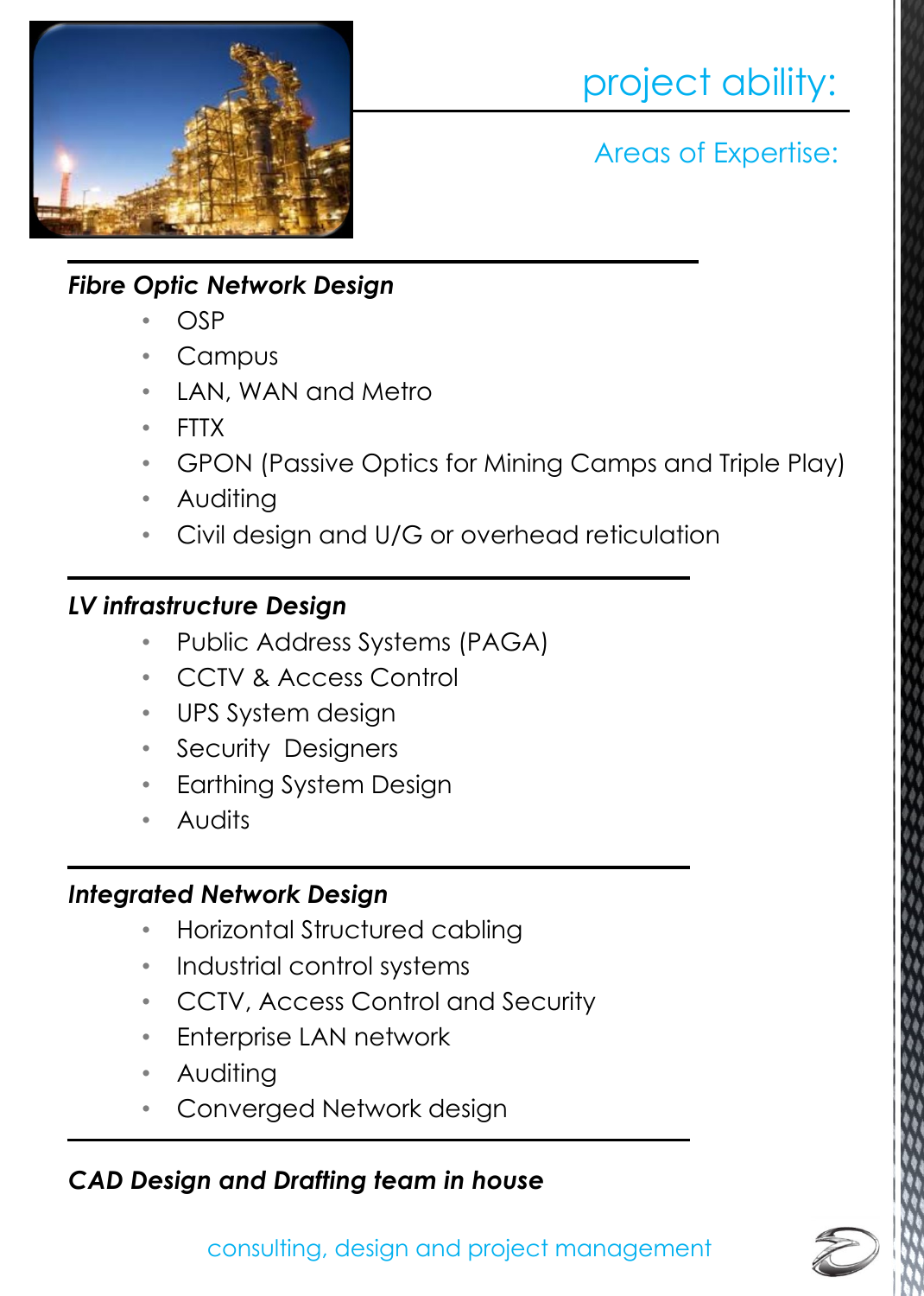## Engagement Models:

Three Levels of involvement: How to engage Physical Layer



#### *Consulting*

TPL Connect can be engaged in numerous ways. This includes Consulting arrangements for design review, auditing or as a general consult. We can offer the services of specialists in any of the areas of expertise above.

#### *Design*

We offer full design engineering services for all of areas of expertise. We can work from the very inception of the project, FEED or pre-sales and offer from high level design through detailed design into site acceptance and as built.

#### *Project Management*

TPL Connect offer support in all stages of a project life cycle. We believe that consulting and designing a project is not completing it. We deliver to our designs:

- 1. Actively engage to review tender responses and advise
- 2. Undertake any necessary addendums or reviews
- 3. Actively work with you, undertake project management and project delivery
- 4. Manage entire life cycle of project to avoid any variations, scope change or creep
- 5. Work through final acceptance and sign off: deliver!